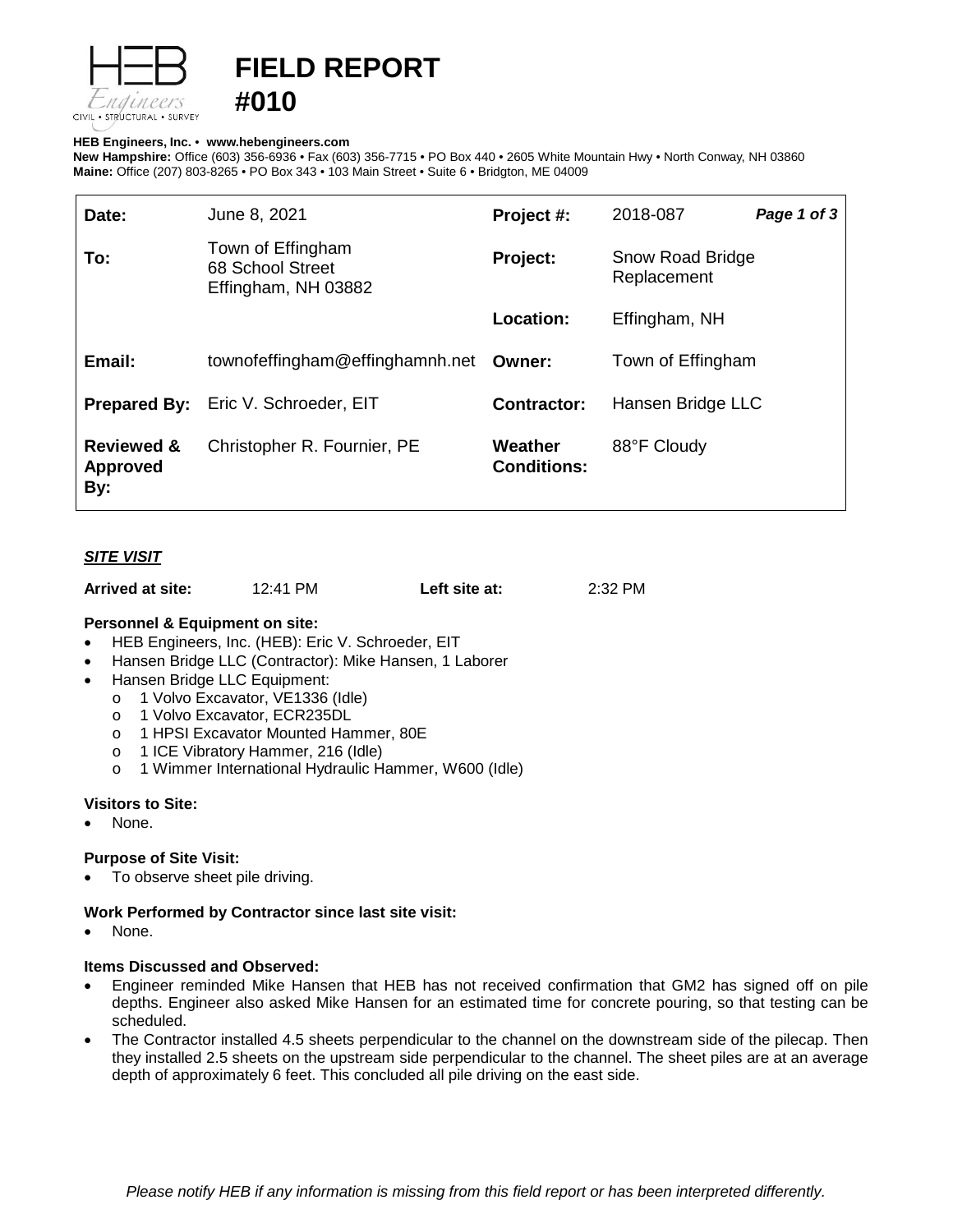*Town of Effingham June 8, 2021 Snow Road Bridge #165/112 over South River, Effingham, NH Page 2 of 3 Field Report #010 HEB Project #2018-087*

• The turbidity curtains remain parallel to the stream's flow, wrapped around the banks in front of the pile caps and sheet pile. There was no visible sediment escaping through the curtains during sheet pile driving.

## **Work Scheduled:**

- Wednesday, June 9, 2021 and Thursday, June 10, 2021 Contractor to prep for concrete on east pilecap.
- Friday, June 11, 2021 Concrete scheduled for east pilecap.

# **Outstanding Construction Issues:**

The Contractor needs to provide revised GM2 design information regarding differing pile conditions (FR #006, 06-01-21).

## **Next Observation:**

• Thursday, June 10, 2021.

# **Photos:**

• Taken by Eric Schroeder on Tuesday, June 8, 2021.



Photo 1: Sheet piles installed on the downstream corner.